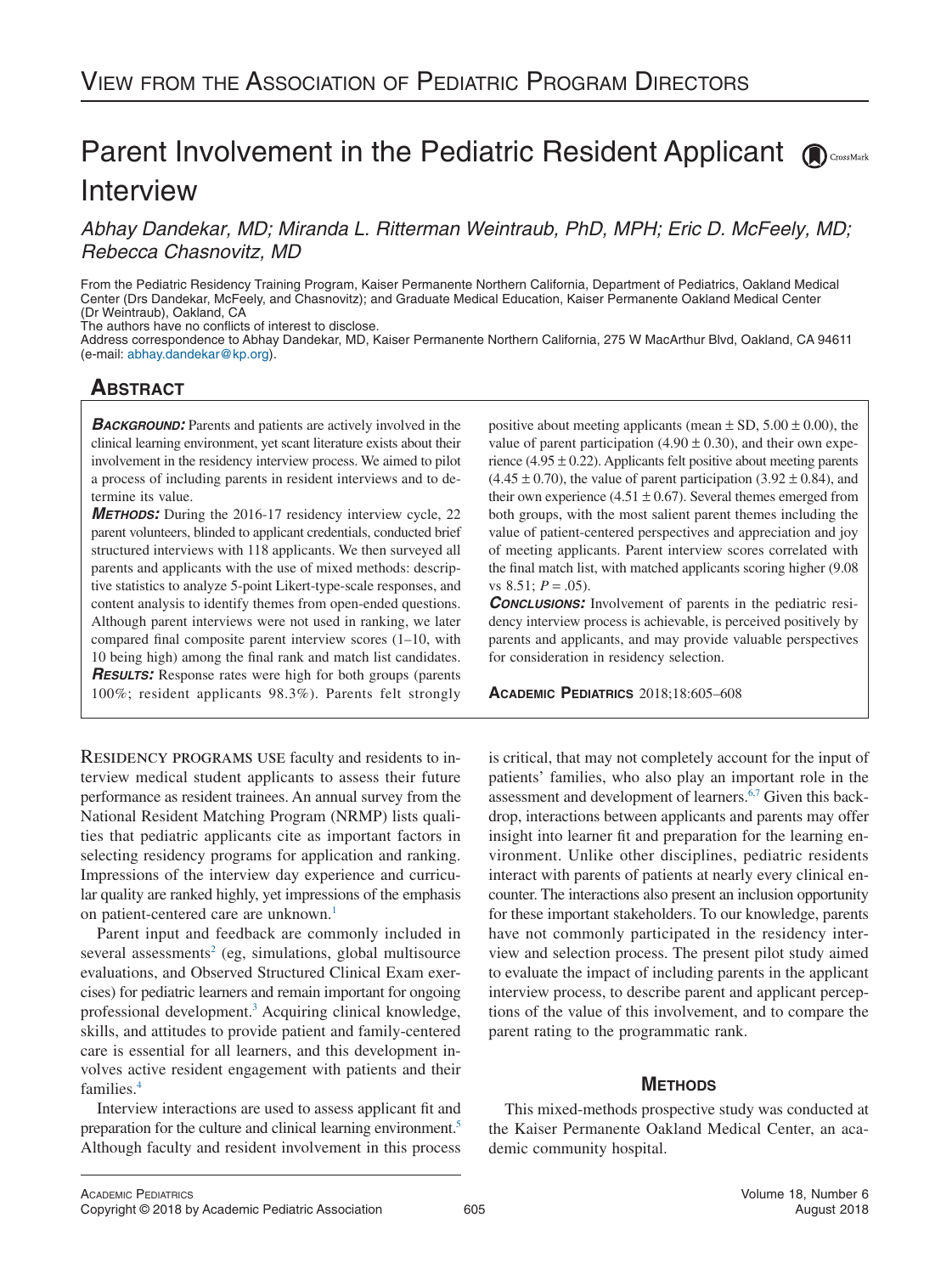# **INTERVIEW TOOL**

We aimed to create an easy-to-use set of questions for parents to gauge an applicant's joy in practice, communication skills, and ability to be trusted. Drawing from existing literature, $8-11$  we chose 3 questions for the structured portion of the interview: 1) "Why are you excited about pediatrics?" 2) "What makes you an effective listener in the patient care environment?" and 3) "What makes you a trustworthy team member?

#### **SURVEY DEVELOPMENT**

When they were finished interviewing the applicant, parents were asked to answer 2 10-point Likert-type-scale questions, assessing their own comfort in developing a relationship with the prospective resident  $(1 = \text{very})$ uncomfortable;  $10 = \text{very comfortable}$ ) and their confidence in the prospective resident's ability as an effective care team member for their child  $(1 = not confident; 10 = very$ confident). Parent assessments were not used during the evaluation or ranking of applicants. In addition, both parents and applicants were given an anonymous voluntary paperbased survey of 5-point Likert-type-scale questions  $(1 =$  strongly negative;  $5 =$  strongly positive) to rate their general opinion, perception of value, and personal experience regarding parents meeting applicants.

#### **PARENT SELECTION**

Based on staff and faculty referrals of known parents, a convenience sample of English-speaking racially and ethnically diverse parents with children of varying ages were recruited via telephone and e-mail. Once recruited, each parent participated in a 10-minute telephone meeting with the same faculty member who oriented them to the residency application, interview, and matching process, as well as the 3-question interview tool.

#### **INTERVIEW LOGISTICS**

All applicants were interviewed by a parent for 15 minutes on interview days for the Kaiser Permanente Northern California Pediatric Residency Training Program during the fall/ winter of 2016–2017. Parents were aware of the applicant's name and their status as a medical student learner applying for a residency position and blinded to other information, including medical school, academic performance, and previous experiences. Applicants were aware that they would meet parents but were uninformed of interview questions or format.

#### **ANALYSIS**

We used descriptive statistics to analyze parent and applicant survey responses to close-ended categoric questions and content analysis to identify themes in the responses to open-ended questions. Initial themes were identified by 1 author (A.D.); 2 additional authors (E.M. and R.C.) then reviewed the open-ended responses with the suggested themes. There was complete agreement about the thematic categories and which responses fit into each theme, ensuring high intercoder reliability of the textual data. Analyses of variance (ANOVAs) were used to compare mean responses according to themes. To determine possible congruence with rank or match list, ANOVAs were also used to compare the parental mean composite scores according to rank list position, broken down into tertiles and dichotomously based on top 10 rank status, and according to matched status. This study was reviewed and considered to be exempt by the Kaiser Foundation's Institutional Review Board.

#### **RESULTS**

Twenty-two of 25 parent volunteers agreed to participate. All 22 parents (100%) and 116 (98.3%) of the 118 applicants completed the survey. Parent perceptions were strongly positive about meeting applicants (mean  $\pm$  SD; 5.00  $\pm$  0.00), the value of parent participation (4.90  $\pm$  0.30), and their own experience (4.95  $\pm$  0.22). Applicants overall were strongly positive about the concept of parent involvement in the interview process  $(4.45 \pm 0.70)$ , positive about the value of parent participation in their selection of a residency program (3.92  $\pm$  0.84), and strongly positive about their own experience meeting with parents on their interview day  $(4.51 \pm 0.67)$ .

Applicants' views of meeting parents, parent participation, and their own interview day experience (questions 1–3 combined) were overall positive  $(4.30 \pm 0.60)$ . Similar significant variations in mean values were found for each question independently; these views were significantly less positive if they provided a neutral or negative comment  $(n = 18)$  or both a neutral or negative and positive comment  $(n = 14; 4.05 \pm 0.64)$ , versus only a positive comment  $(n = 59;$  $4.56 \pm 0.44$ ;  $P < .0001$ ).

Three overarching themes emerged from parent comments: 1) value of patient-centered perspectives  $(n = 10)$ ; 2) appreciation for parent involvement  $(n = 8)$ ; and 3) joy of meeting applicants ( $n = 8$ ; [Table\)](#page-2-0). Eight themes emerged from applicant comments, of which 4 were deemed to have positive connotations and 4 to have neutral or negative connotations. The 4 positive themes were: 1) noting the innovative nature of the process  $(n = 25)$ ; 2) enjoyment  $(n = 28)$ ; 3) noting the patient-centered nature of the process  $(n = 37)$ ; and 4) perceiving the experience as having high value  $(n = 37)$ . The 4 neutral or negative themes included: 1) wanting more parent perspective  $(n = 12)$ ; 2) wanting more time or questions  $(n = 9)$ ; 3) feeling unfamiliar with the questions and/or format  $(n = 11)$ ; and 4) perceiving the experience as having low value  $(n = 5)$ . The [Table](#page-2-0) summarizes these themes with representative quotes.

Averaging parent ratings of comfort in developing a relationship with the prospective resident and confidence in the prospective resident's ability to be a team member caring for their child showed that parents rated applicants favorably overall  $(8.57 \pm 1.16)$ . Matched applicants versus other applicants  $(9.28 \pm 0.83 \text{ vs } 8.51 \pm 1.17; P = .05)$ , as well as those in the top 10 versus other applicants  $(9.20 \pm 0.75 \text{ vs }$  $8.51 \pm 1.18$ ;  $P = .07$ ), were rated higher but without reaching statistical significance. The top 10 applicants were also rated highly compared with other ranked applicants. There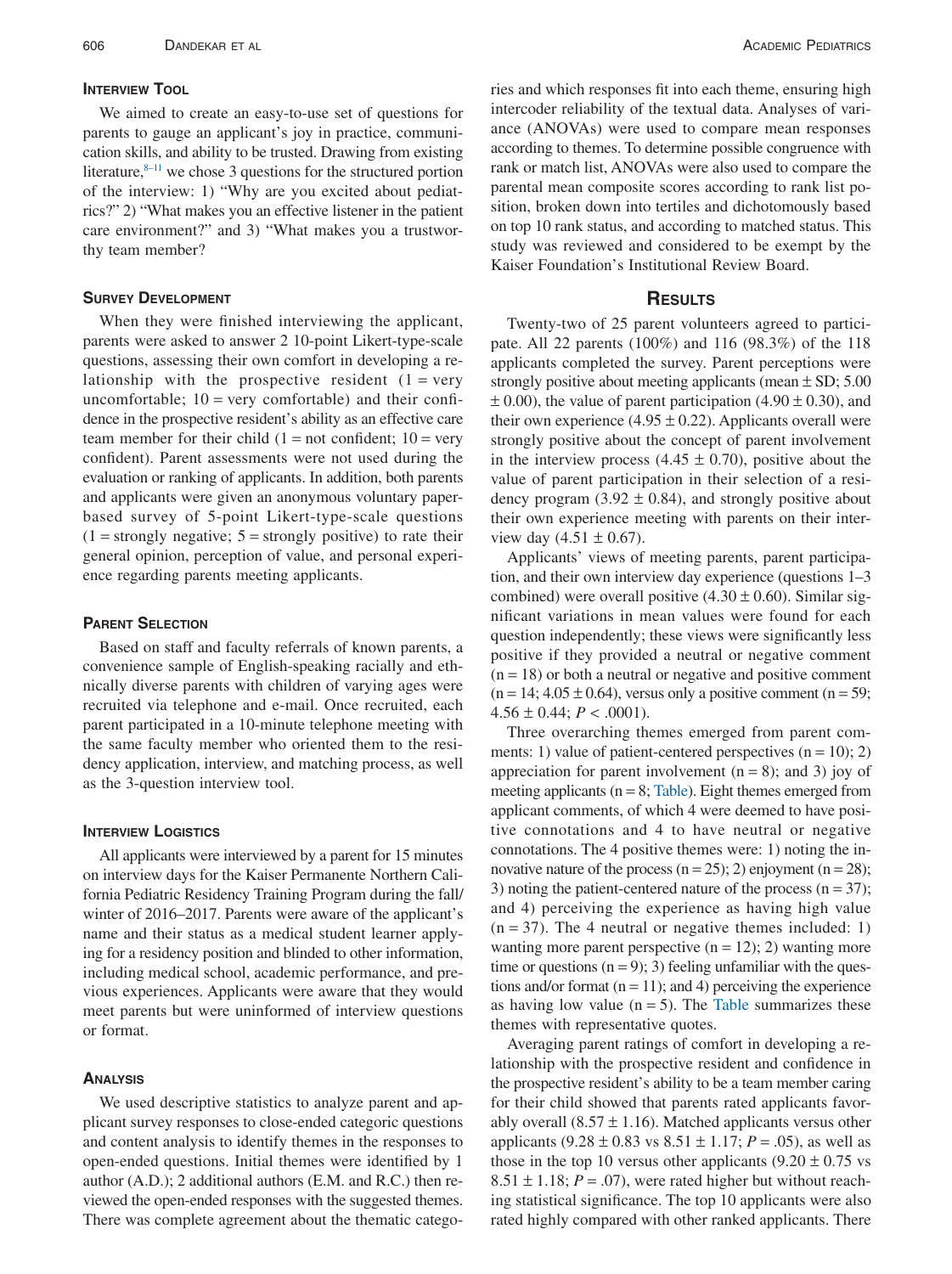<span id="page-2-0"></span>

|  |  |  |  | Table. Parent and Applicant Open-Ended Survey Responses |  |  |
|--|--|--|--|---------------------------------------------------------|--|--|
|--|--|--|--|---------------------------------------------------------|--|--|

| Theme                                  | n               | <b>Representative Comments</b>                                                                                                      |
|----------------------------------------|-----------------|-------------------------------------------------------------------------------------------------------------------------------------|
| Parent themes (positive)               |                 |                                                                                                                                     |
| Value of patient-centered perspectives | 10              | • "families are an integral piece"<br>• "value in including parent perspective into providers that will be caring for our children" |
| Parent involvement appreciation        | 8               | • "really glad to participate"<br>• "cutting edge to have us involved"                                                              |
| Joy of meeting applicants              | 8               | • "enjoyed meeting applicants"<br>• "enlightening experience to meet young doctors and why they chose to do what they do"           |
| Applicant themes (positive)            |                 |                                                                                                                                     |
| Patient-centered                       | 37              | • "added another important layer of insight"<br>• "great to hear from patient families themselves"                                  |
| High-value                             | 37              | • "positively influenced my view of the program and its values"<br>• "contributes well to the interview"                            |
| Enjoyable                              | 28              | • "very positive experience"<br>• "really great and fun experience"                                                                 |
| Innovative                             | 25              | • "unique idea"<br>• "very innovative"                                                                                              |
| Applicant themes (neutral/negative)    |                 |                                                                                                                                     |
| Want more parent perspective           | 12 <sup>°</sup> | • "would have liked to hear more of their experience"<br>• "hoping to get more parent perspective"                                  |
| Unfamiliar with questions/format       | 11              | • "the questions asked were kind of awkward"<br>• "most difficult and abstract questions of the day"                                |
| More time or questions                 | 9               | • "wanted to spend more time with the parent"<br>• "would have liked a few more questions to discuss"                               |
| Low-value                              | 5               | • "not sure if serves any purpose"<br>• "not sure if there is much utility in having this on the interview day"                     |

were no significant differences between rank tertiles, although higher ranking trended toward higher parent ratings (top 1/3, 8.84 ± 1.08; middle 1/3, 8.49 ± 1.28; bottom 1/3,  $8.39 \pm 1.10$ ;  $P = .22$ ).

# **DISCUSSION**

This study contributes to the limited literature on parent involvement in the pediatric resident applicant interview process. Because parents are involved in nearly all pediatric clinical encounters, inclusion in the interview process may supplement successful involvement in other similar learner assessments to complement faculty, peer, and interprofessional perceptions and feedback.<sup>12-14</sup> We found that the unique experience of including parents was both achievable and viewed positively by parents and applicants. Several themes emerged from both groups, with the most salient themes including the value and appreciation of patient-centered perspectives, innovation, value, and joy of the meeting. Parent interview scores also correlated with the final match list, with matched and top applicants scoring highly.

Nearly all parents favorably valued the process and rated their experience highly. Parents' perceptions were strongly positive about being included as stakeholders in interviewing prospective residents. As demonstrated in other venues, involvement and feedback may also provide an early valuable window into prospective residents' communication and family engagement, which are crucial skills in the clinical learning environment.<sup>6,15,16</sup>

Comments and ratings from applicants suggested an overall positive experience. Applicants who commented on the enjoyable, high-valued, and patient-centered aspects of the process rated their experience more favorably than applicants who commented on their unfamiliarity with parent questions and the interview format and/or described the process as being of less value. Although applicants overall felt very positive about the process and experience of involving parents, they felt somewhat less positive about the perceived value of parent involvement informing their selection of a residency program. The unique experience, setting of an interview day, time limitations, and meeting parents outside of the context of a clinical encounter may also contribute to these findings. The unfamiliarity of this experience in the framework of expectations during a residency interview and possible perceptions of nonphysician feedback may lead to more ambivalence regarding perceived value.<sup>17</sup> These findings suggest that applicants overall enjoyed meeting parents during the interview, but perhaps did not know how it would inform the selection decision, creating uncertainty. Improving applicant knowledge about the impact of including parents and how it may affect decision making in resident selection will be an important next step.

In reviewing parent assessments, the average parent rating of comfort and confidence significantly favored applicants who subsequently matched with our program and had some alignment with top applicant ranking positions. More parent familiarity and experience in interviewing, refinement of the assessment tool, and parent engagement in the ranking process may aid in studying the overall impact of this involvement. Parent comments may provide rich content for holistic review of applicants. Interestingly, even without academic information, parents could identify matched and topranked applicants, warranting more inquiry on the weight of academic achievements by selection committees. Future inclusion of this data in the review and ranking process may crystallize its value within ranking groups and clarify its